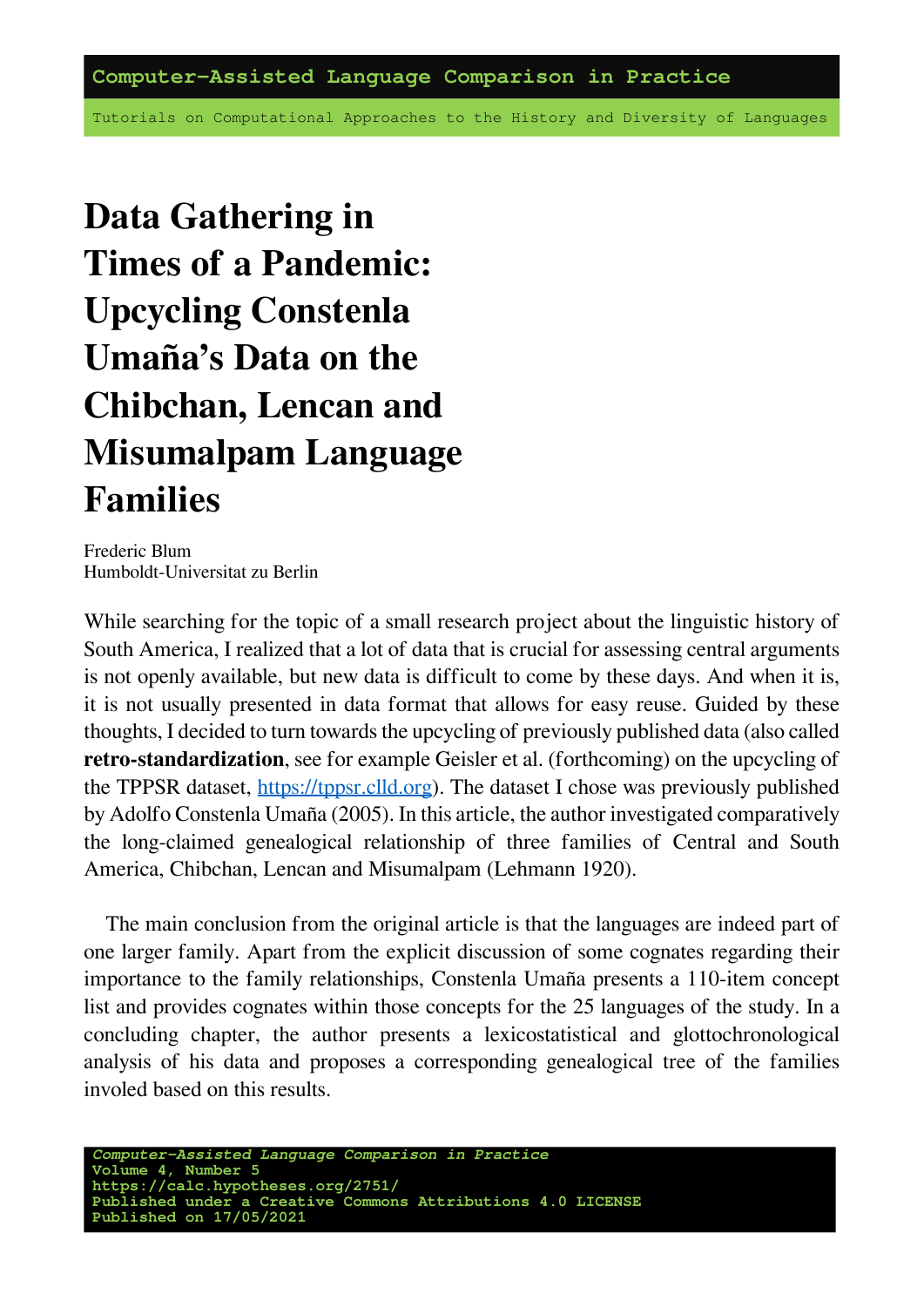Even though some of his claims are contested by more recent studies (Pache 2018), the dataset forms a valuable point of reference for discussing the history of the Chibchan language family. Given the geography within the bottleneck between North and South America, the hope to identify crucial aspects of South American history by assessing the past of the Chibchan linguistic history and related population movements is not unjustified.



Figure 1: A map of the languages in the dataset.

In the remainder of this post, I will present my experience of upcycling this dataset to CLDF and discuss some challenges and future outlooks regarding this project. All in all, I am quite happy with the dataset. A preliminary version has been released on [GitHub](https://github.com/lexibank/constenlachibchan/releases/tag/v0.2) and I am looking forward to further working with this data.

#### **The Original Dataset**

The dataset provided by Constenla Umaña is suited perfectly for applying the CLDFBench-workflow (Forkel and List 2020), as it adhered to certain points of FAIR standards from the very start. Beginning with the explicit publishing of all of his data, the author gave a close phonetic representation of each form where ever possible. Additionally, cognate sets for each concept were presented along the form and some of the decisions have been made transparent by discussing the arguments for or against the addition of a form to a certain set of cognates. For representing the dataset in CLDF, the following steps were necessary:

- 1. Creating a CSV-file out of the original list of forms
- 2. Linking the data to Glottolog (Hammarström et al.  $2020$ )
- 3. Uploading the concept-list to Concepticon (List et al. [2020](https://concepticon.clld.org/))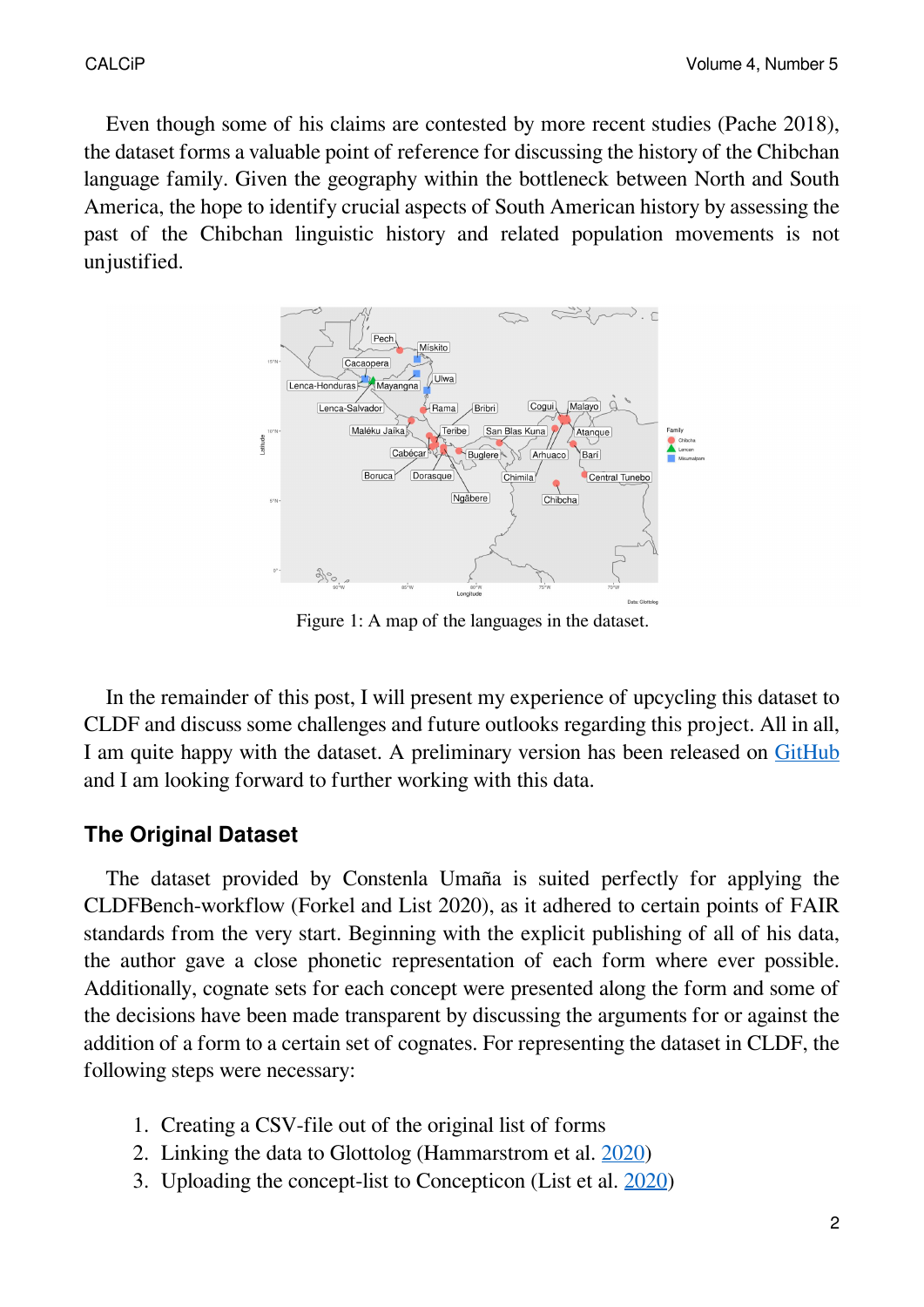- 4. Creating orthography profiles for each language (see Moran and Cysouw [2018](http://langsci-press.org/catalog/book/176) on the specifics of orthography profiles)
- 5. Running CLDFBench (Forkel and List [2020](https://github.com/cldf/cldfbench))

I will now lead through each of those steps.

## **Starting the Data Wrangling**

The first and most laborious task was transferring the non-machine-readable list to a CSV-file for further processing. This is the downside of the explicit representation of phonemes, as there were various orthographic symbols which made an automatic processing impossible. As such, all 2643 data points had to be checked manually, making this was by far the most tedious part of the whole workflow. Working through this step illustrated to myself how useful the machine-readable publication of source data really is, first by opening up the possibility of working with the data, but then being limited in my work due to the image representation of the forms.

#### 1. Agua

LS wal (a), LH was (a), Ca li (b), Su was (a), Ul was (a), Mi li (b), Pa àsò, Ra si: (c), Gua ti: (c), Bor dí? (c), Bri dí? (c), Cab díklú (c), Te dí (c), Mo nv (c), Boc t∫i (c), Dor yi (c), Cu ti: (c), Co ni (c), Ica dze (c), Da 'dzira (c), Chi ditake: (c), Mu sie (c), Tun 'ri?a  $(c)$ , Ba sĩ: mã  $(c)$ 

#### 2. Amarillo

LS ku, LH suninga, Ca maju, Su lalahni (a), Ul lalahka (a), Mi lalalhni (a), Pa sè: wa, Ra nuknukna, Gua łaxa:ra łu:tu ina:, Bor Jòsát, Bri tsikididi (b), Cab tsikidi (b), Te Jòinór, Mo surbrure, Boc moloi, Dor utká, Cu kollokwa, Co ka liku'ama (c), Ica 'tsəmmi (ch), Da kiskwama (c), Chi tsongragwattu, Mu ti $\beta$ an (ch), Tun ta'waja (ch), Ba kanikã: siũkdu°.

Figure 2: Cognate assignment within concepts by the original author.

The second step was to create numeric identifiers for the cognate sets. In the original publication, letters from (a) to (f) were used to identify cognates within concepts. In order to make it possible to create individual handles, it was necessary to create an ID corresponding to each cognate set. I decided to do so by creating a lookup-table for each combination of letters and concepts using the programming language R, but any other programming language could have been used just as easy. I then combined this table with the original list to create my raw input for the CLDFBench-workflow.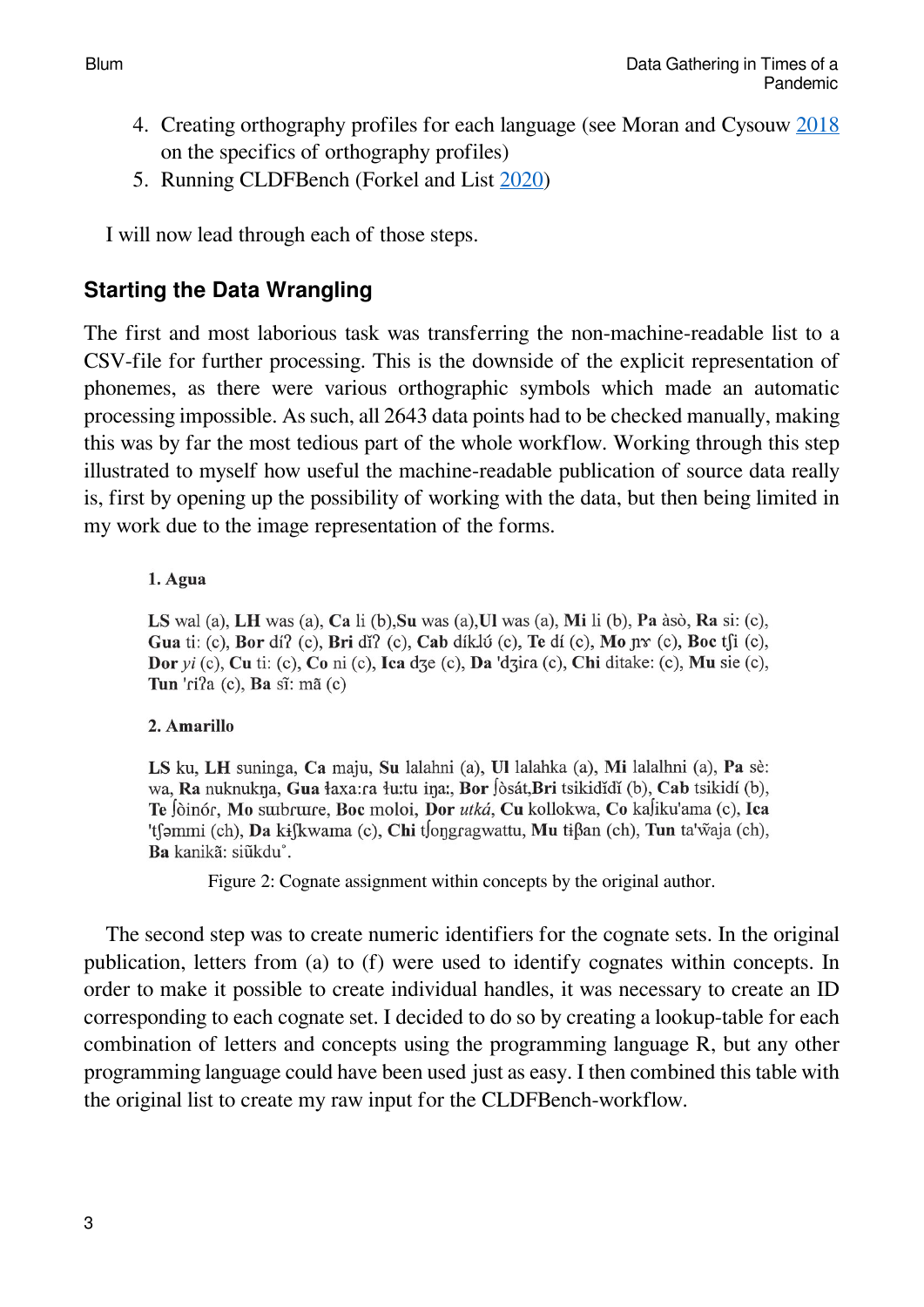## **Linking the Data to Glottolog and Concepticon**

This part was actually a lot easier than expected. While Glottolog already provided nearly all of the necessary data and only coordinates for some languages had to be added to create a complete CSV-file with information about all of the languages in the dataset, uploading and linking the concept list to Concepticon was facilitated by the corresponding workflow provided in a previous blogpost (Tjuka [2020\)](https://calc.hypotheses.org/2225) and some individual support by Mattis List. The blogpost also led me through the necessary steps for mapping the concept list to the Concepticon identifiers. This made it quite a pleasant experience experience working with CLDF, as all steps were accompanied by the relevant tutorials and detailed workflows.

The final step in the workflow was the creation of individual orthography profiles for each language. As the orthographical convention already corresponded reasonably well to IPA, not a lof of changes were necessary, even though they may have to be refined in the future after being compared with other sources.

Once all this was done, the path to my first CLDF-dataset was quite straightforward. Running the CLDF-workflow takes the raw-input (the CSV-file with cognate ID's), maps it against the Glottolog and Concepticon tables and creates the corresponding CLDFfiles. It is now possible to run further analysis with the data, such as a comparative analysis of sound correspondences or a phylolinguistic analysis of the cognates provided by the author.

### **What's Missing**

Now that the basic upgrade to CLDF is done, I can turn towards the more fine-grained details of the dataset. A possible next step will be the identification of derivational morphemes within the forms given by Constenla Umaña. While some are explicitly mentioned in his discussion, others will have to be identified individually. This will then open up the possibility of improving cognacy not only by relations within, but also between concepts. Additionally, the addition of further languages and concepts is something I have in mind for the future.

Another big topic that will need to be consulted with an expert of the languages involved is the status of borrowings. Not a single form has been claimed by the original author to represent a direct borrowing from another language, which seems quite surprising considering the size of the dataset. It will definitely be necessary to look deeper into this question.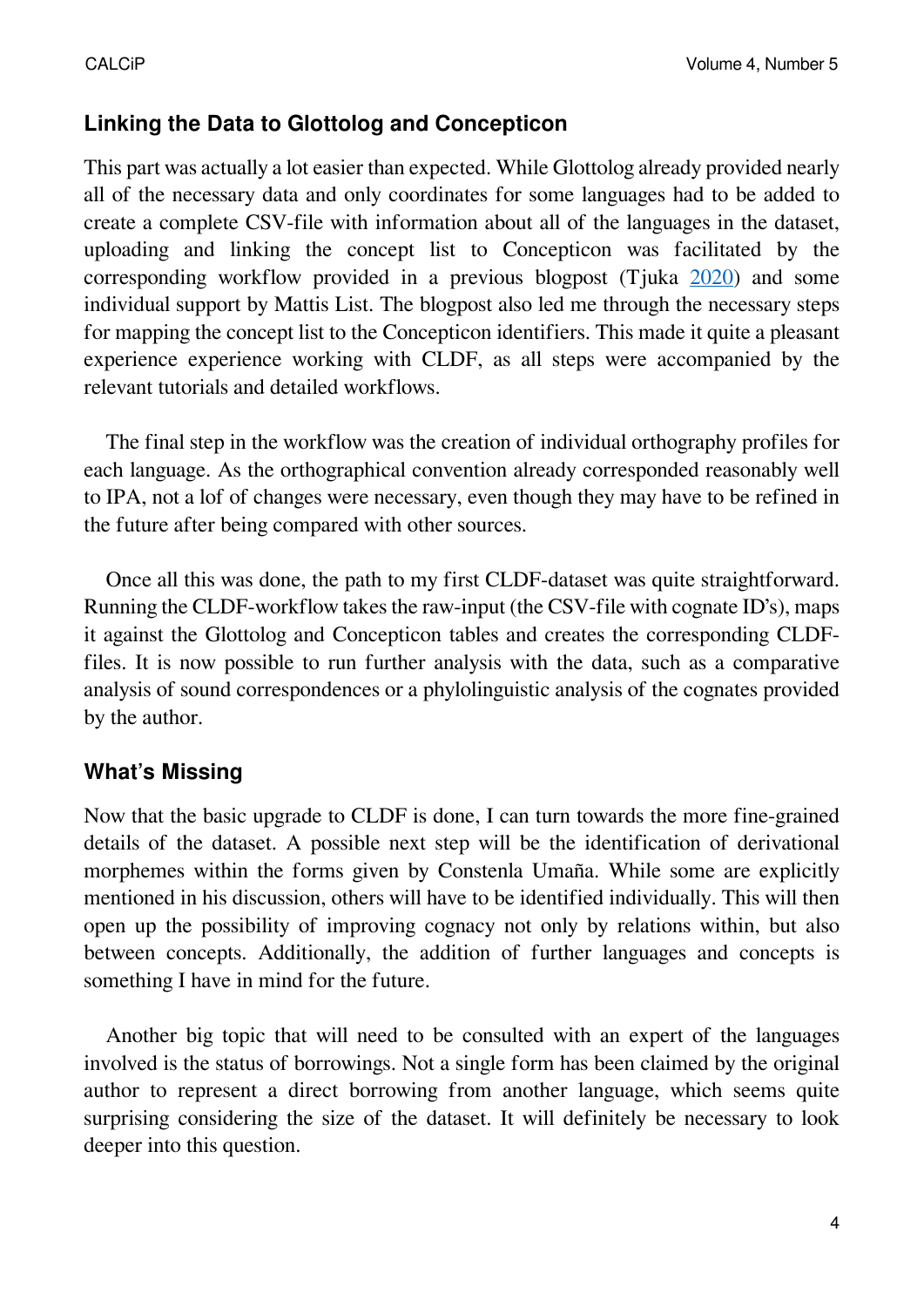## **Interpreting the Data**

Running a phylolinguistic analysis given the cognates by the original author clearly shows that one cannot rely on the family tree based on the earlier lexicostatistical analysis. While some known relationships have been captured fairly well by the data, most clades only have one thing in common: uncertainty. If the cognates stand, however, a reassessment of the family relationships between and within those languages might have important consequences on the structure of the family trees and especially the position of Pech, a language spoken in north-eastern Honduras. A big downside for phylogenetic analyses in historical linguistics right now is the lack of recognition of borrowings so far. However, the dataset could potentially be used as an additional starting point for future research on the family relationships discussed by Constenla Umaña.

After the upcycling and interpretation of the data, it become clear to me how the automated processing as well as the access to open and accessible datasets can aid our pursuit for knowledge and provide improvements for our workflows. But in the end, our scientific hypothesis stands or falls with the assessments about the data we make as linguists, and there is still much work to do in this area.

#### **Dataset**

Constenla Umaña, Adolfo (2005). ¿Existe relación genealógica entre las lenguas misumalpas y las chibchenses? Estudios de Lingüística Chibcha, Vol. 23, p. 7-85.

Link to dataset on GitHub: <https://github.com/lexibank/constenlachibchan/releases/tag/v0.2>

# **References**

- Forkel, R, and List, J.-M. (2020). "CLDFBench: Give your cross-linguistic data a lift." Proceedings of The 12th Language Resources and Evaluation Conference.
- Geisler, H., Forkel, R. and List, J.-M. (forthcoming). A digital, retro-standardized edition of the Tableaux Phonétiques des Patois Suisses Romands (TPPSR). In: Avanzi, M., N. LoVecchio, A. Millour, and A. Thibault (eds.): Nouveaux regards sur la variation dialectale. Éditions de Linguistique et de Philologie: Strasbourg. 1-21. [https://doi.org/10.17613/x8yd-](https://doi.org/10.17613/x8yd-5y42)[5y42](https://doi.org/10.17613/x8yd-5y42)
- Hammarstrom, H., Forkel, R. and Haspelmath, M. & Bank, S. (2020). Glottolog 4.3. Jena: Max Planck Institute for the Science of Human History. <https://glottolog.org>
- Lehmann, W. (1920). Zentral-Amerika. Berlin: Verlag Dietrich Reimer.
- List, J.-M., C. Rzymski, S. Greenhill, N. Schweikhard, K. Pianykh, A. Tjuka, M. Wu, C. Hundt, T. Tresoldi, and Forkel, R. (2020). Concepticon. A resource for the linking of concept lists. Version 2.4.0. Version 2.4.0. Max Planck Institute for the Science of Human History: Jena. <https://concepticon.clld.org>